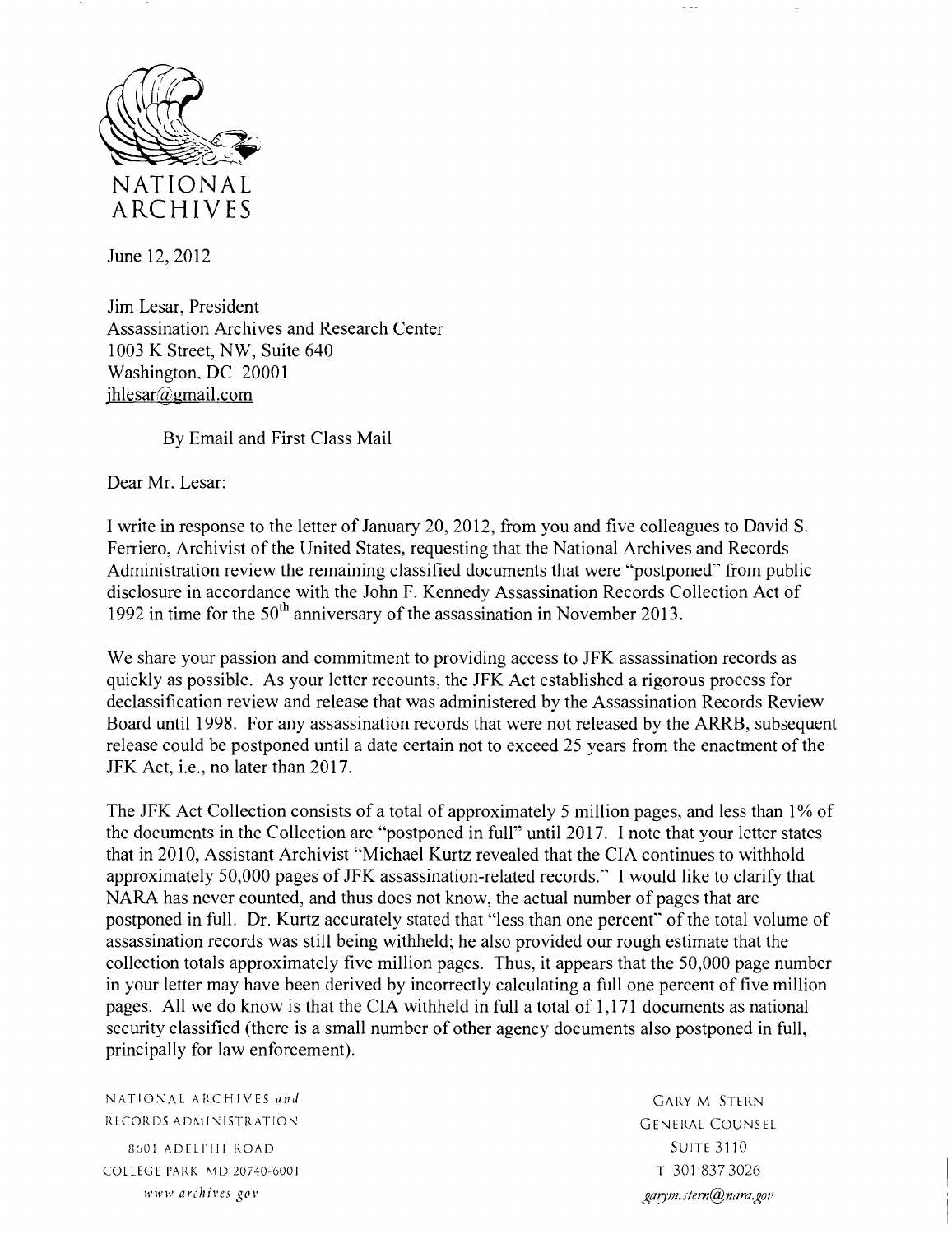Your letter asks NARA to submit these remaining 1171 documents "currently withheld by the CIA"' for declassification review as part of the National Declassification Center's (NDC) project to complete the declassification of the "400 million page backlog" identified in the President's December 29, 2009, Memorandum Implementing Executive Order 13526, by December 31, 2013. We recognize that, in a 2010 public forum. Dr. Kurtz stated that the postponed JFK assassination records would be included as part of the NDC project. However, as we have tried to explain before. Dr. Kurtz misspoke. Rather, because the postponed JFK assassination records have already been subject to a full and complete government-wide declassification review, they are not part of the 400 million page backlog of records that have yet to receive a final review.

Because of the mandated December 31, 2013 deadline for our review and processing of the extremely large set of backlogged records, the NDC must target its efforts exclusively on records contained within that backlog. In addition, because we are limited in the resources we can assign to these special reviews, we try to balance historical impact, public interest, and extent of other govemment agency involvement in order to manage government-wide declassification resource constraints as efficiently and effectively as possible.

As you know, the JFK Act authorized unprecedented powers for the ARRB, including the ability to overturn an agency decision on declassification, with the President as the only appeal authority. Although agencies did appeal ARRB decisions. President Clinton did not overturn any access determinations on appeal. The power wielded by the ARRB meant that more records were declassified and made available under the JFK Act than would have been released under the Freedom of Information Act (FOIA) or any currently applicable review provision of the prior or current Executive Order on Classified National Security Information.

As previously mentioned, the 1171 remaining postponed documents will be released in 2017, unless the President personally certifies on a document by document basis that continued postponement is necessary and that the harm from disclosure is of such gravity that it outweighs the public interest in disclosure. Moreover, as you point out, the JFK Act clearly intended for periodic releases prior to the 2017 date. To date all of the periodic release dates have been met, including in 2006, when the CIA made preemptory releases of all documents that were postponed from release until 2010. Thus, the only documents in the Collection that are still withheld in full for classification reasons are the 1171 CIA documents that the ARRB agreed should not be released until 2017.

We recognize that the remaining records are of high public interest and historical value, and we appreciate your stated desire not to have to wait five more years to obtain access to these records. Given this public interest, we have been consulting with the CIA to see if it would be possible to review and release any of these remaining documents in time for the 50<sup>th</sup> anniversary of President Kennedy's assassination in 2013. Although the CIA shares NARA's interest in wanting to be responsive to your request, they have concluded there are substantial logistical requirements that must take place prior to the release of these remaining records and there is